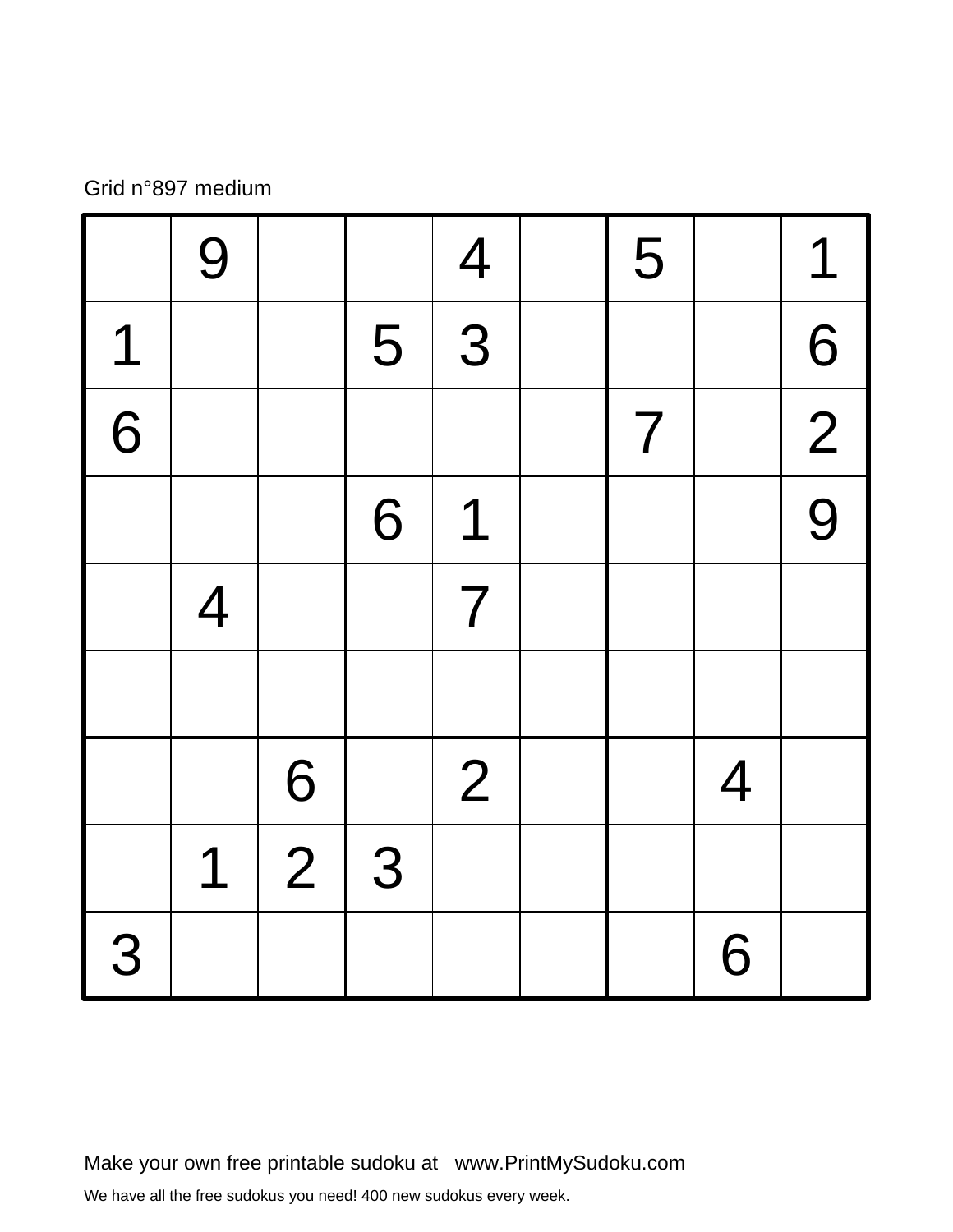## Grid n°12837 medium

| $\overline{\mathcal{A}}$  |                | 6 |               |                |                |   |                |   |
|---------------------------|----------------|---|---------------|----------------|----------------|---|----------------|---|
| $\overline{\overline{5}}$ | $\overline{2}$ |   |               |                |                |   |                |   |
| $\frac{1}{8}$             | 9              |   | 5             |                | $\overline{4}$ |   |                | 6 |
| $\overline{1}$            |                |   | $\frac{1}{2}$ | 6              |                | 8 |                |   |
|                           |                |   |               |                |                |   |                |   |
|                           | 8              | 5 |               |                |                |   | 1              |   |
| $\overline{2}$            |                |   |               | 5              |                | 6 |                |   |
|                           |                |   |               |                |                | 5 |                | 4 |
|                           |                |   |               | $\overline{2}$ | 1              |   | $\overline{7}$ |   |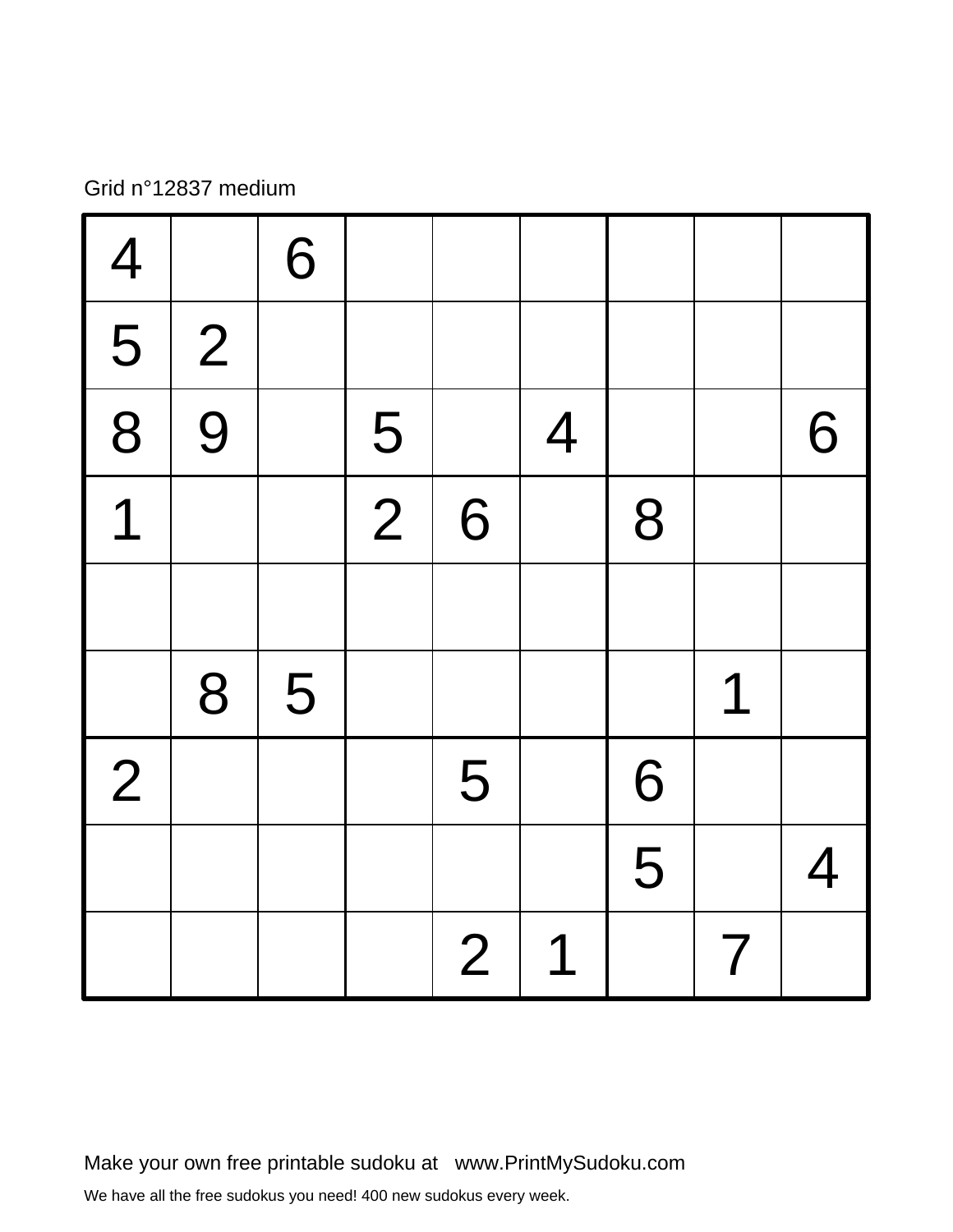# Grid n°83573 medium

| 6                        |                |                |                | 1              | $\overline{2}$ |   | 5                        |
|--------------------------|----------------|----------------|----------------|----------------|----------------|---|--------------------------|
|                          | 8              |                |                |                |                |   |                          |
|                          |                |                | 8              | 9              | 5              |   | $\overline{\mathcal{I}}$ |
|                          | $\overline{7}$ | $\overline{4}$ |                |                | 6              |   | 1                        |
| 9                        |                | 8              |                |                |                |   |                          |
|                          |                | $\boxed{2}$    | $\overline{4}$ |                |                | 8 |                          |
|                          | 1              | $\overline{6}$ | 9              | $\overline{7}$ | 8              |   |                          |
| $\overline{\mathcal{L}}$ | 5              |                |                |                |                |   |                          |
|                          |                |                |                | $\overline{2}$ |                |   |                          |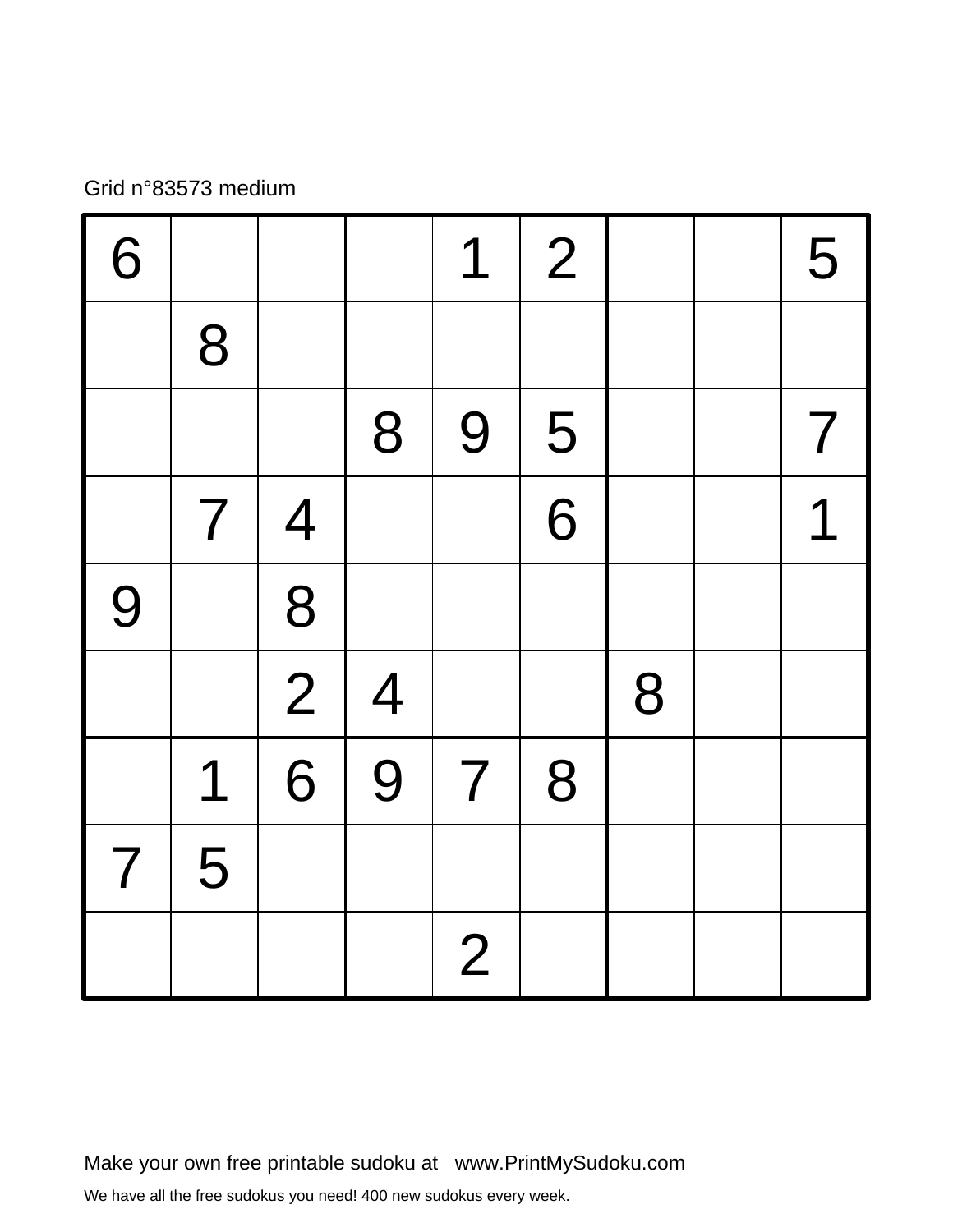## Grid n°39469 medium

|                | 3 | 6              |                | 1                         |                | 9 |   |   |
|----------------|---|----------------|----------------|---------------------------|----------------|---|---|---|
| $\overline{7}$ |   | 9              | $\overline{4}$ |                           |                |   |   | 5 |
|                | 1 | 5              |                |                           | $\overline{7}$ |   | 3 | 8 |
|                |   | $\overline{7}$ |                |                           | 8              |   |   |   |
|                |   |                |                | 6                         | 1              |   | 8 |   |
|                |   |                |                | $\overline{\overline{5}}$ |                |   |   |   |
|                | 5 |                |                | $\frac{1}{3}$             |                |   | 9 |   |
|                |   |                |                | $\overline{7}$            |                |   |   |   |
|                |   |                | 9              |                           |                | 6 | 1 |   |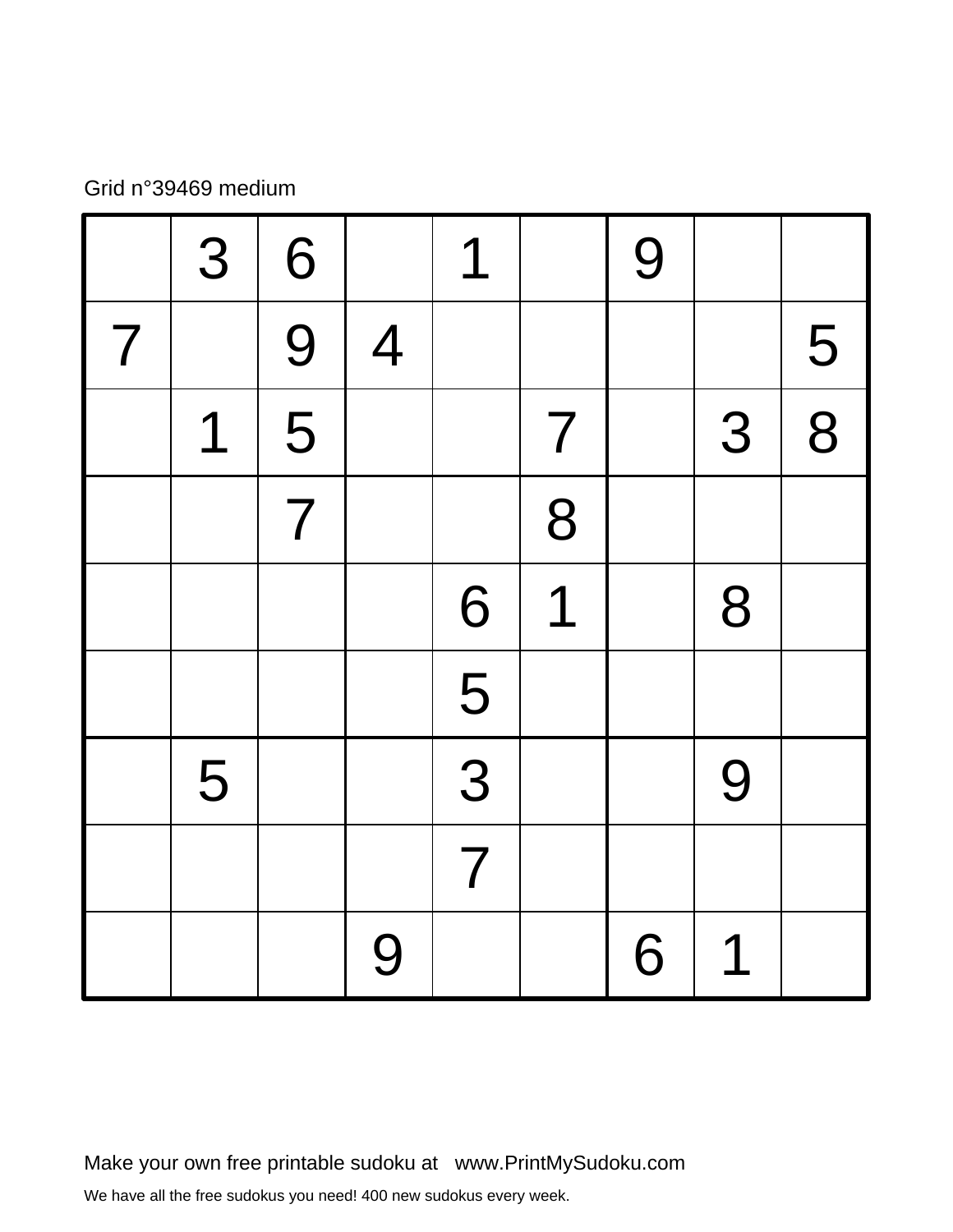## Grid n°6389 medium

| 8                                    |                |   |                | 6              |   | $\overline{\mathcal{I}}$ |                |
|--------------------------------------|----------------|---|----------------|----------------|---|--------------------------|----------------|
| $\overline{\overline{\overline{5}}}$ |                |   |                |                | 3 | $\overline{4}$           | 8              |
|                                      |                |   |                |                | 1 |                          |                |
|                                      |                |   | $\overline{7}$ | 8              |   |                          |                |
|                                      | $\overline{4}$ |   | 6              |                |   |                          |                |
|                                      |                | 5 |                |                |   |                          | $\overline{2}$ |
|                                      | $\overline{7}$ |   | 8              |                |   | $\overline{2}$           |                |
|                                      | 3              |   | 5              | $\overline{7}$ |   | 6                        | $\overline{4}$ |
|                                      |                | 4 | 3              |                | 8 |                          |                |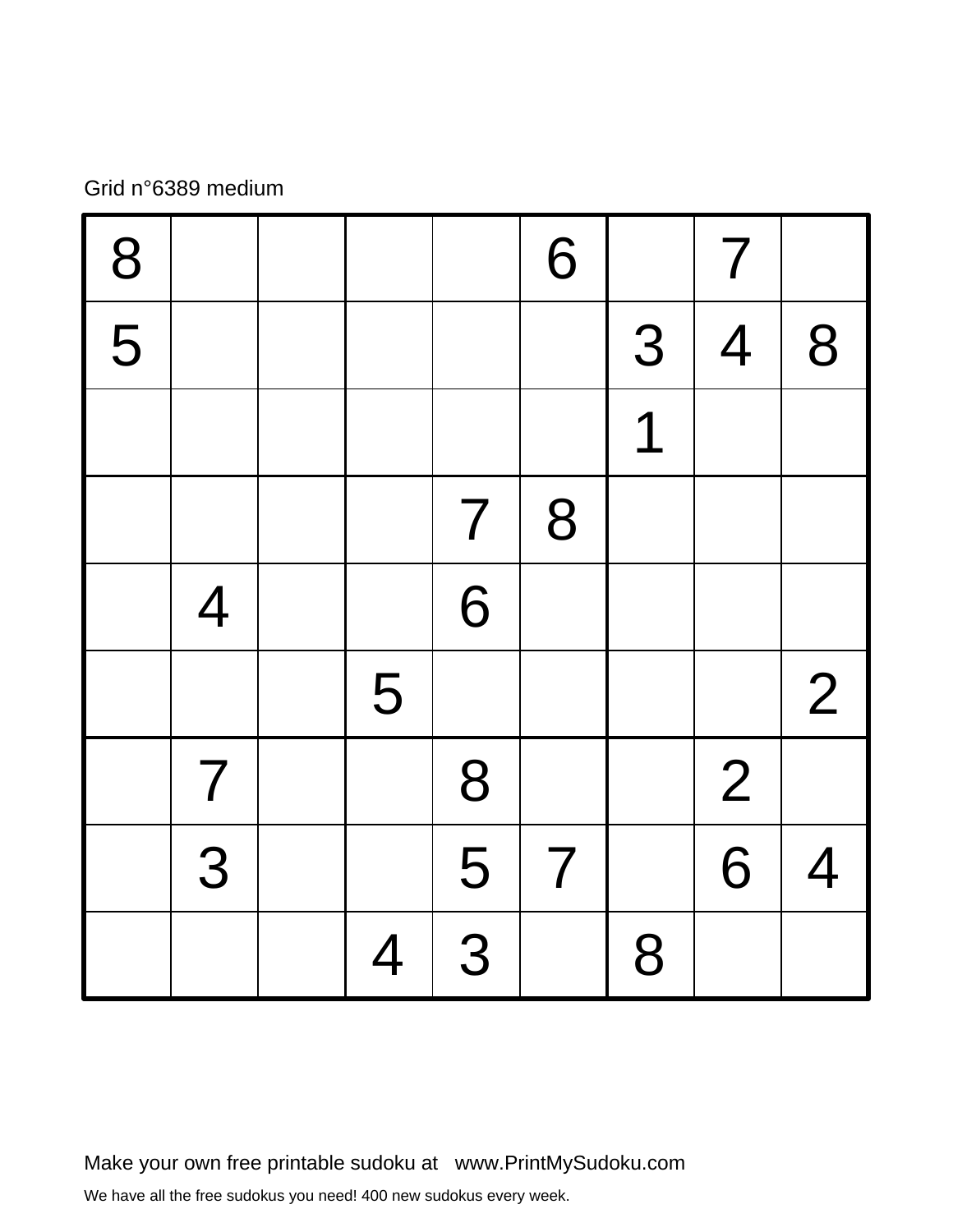## Grid n°37165 medium

|   |                          |                |   |                | 8              |   | 1                        |
|---|--------------------------|----------------|---|----------------|----------------|---|--------------------------|
| 8 | 6                        | $\overline{2}$ |   |                |                |   | 9                        |
|   | $\overline{\mathcal{L}}$ | $\overline{4}$ |   |                |                |   |                          |
|   |                          |                |   | 3              | $\overline{7}$ |   |                          |
|   | 3                        |                |   | $\overline{4}$ |                |   | 6                        |
| 6 |                          | $\overline{7}$ |   |                | 9              |   |                          |
|   |                          |                | 3 |                |                | 6 |                          |
|   |                          | 1              |   |                |                | 9 | $\overline{4}$           |
|   | $\overline{4}$           |                | 8 | 1              | $\overline{2}$ |   | $\overline{\mathcal{I}}$ |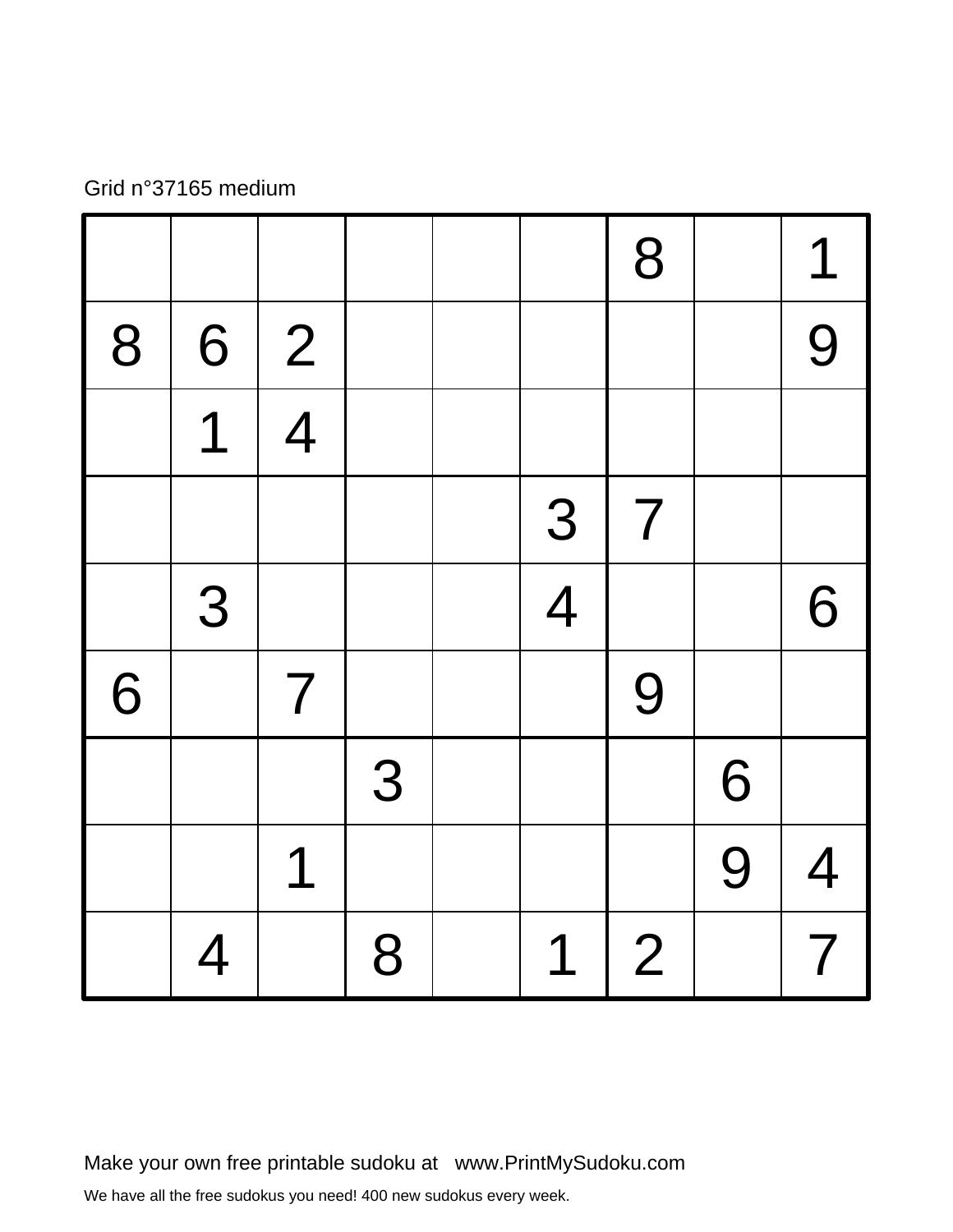## Grid n°55097 medium

|                |                | 5              | 6              |   | $\overline{7}$ |                          |                |                |
|----------------|----------------|----------------|----------------|---|----------------|--------------------------|----------------|----------------|
|                |                | $\overline{9}$ |                |   | 3              | 1                        | $\overline{4}$ | $\overline{2}$ |
|                | $\overline{4}$ |                |                |   |                |                          |                |                |
|                |                | 3              |                |   | 9              | $\overline{\mathcal{L}}$ |                |                |
|                | 9              |                |                |   |                |                          |                | $\overline{4}$ |
| $\overline{4}$ | 5              |                |                |   |                |                          |                |                |
|                | $\overline{3}$ |                |                |   | 6              |                          |                | 1              |
|                |                |                | $\overline{7}$ |   |                | $\overline{2}$           |                | 6              |
| 5              |                |                |                | 1 |                | $\frac{1}{3}$            |                | $\overline{7}$ |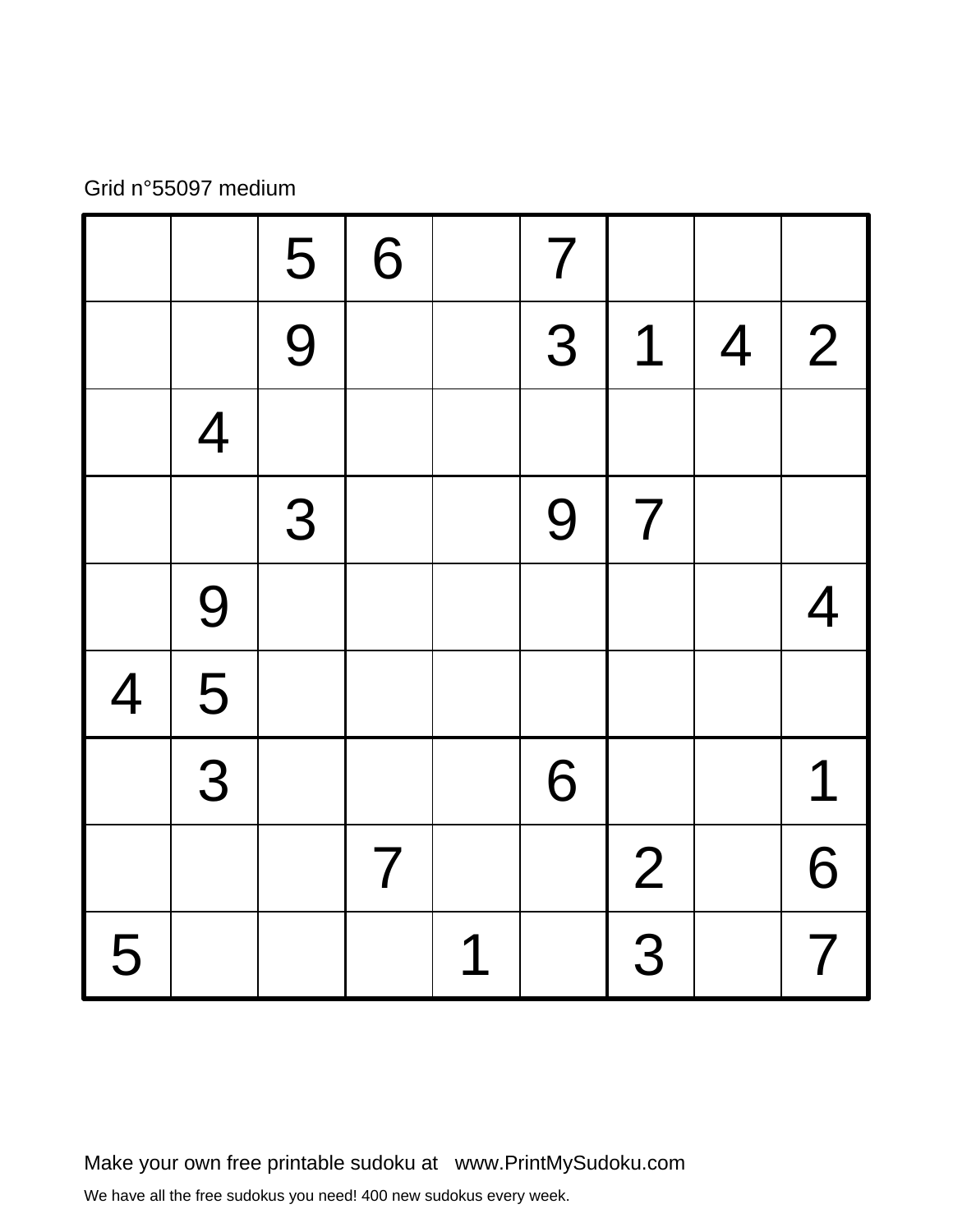## Grid n°6089 medium

| 5              |                |                |                | $\overline{2}$ |                |                |   |  |
|----------------|----------------|----------------|----------------|----------------|----------------|----------------|---|--|
| 1              | 6              |                |                |                |                |                |   |  |
|                | $\overline{7}$ | 9              | 8              | 1              | 6              |                | 3 |  |
| 6              |                |                |                |                |                |                | 5 |  |
|                | 9              |                |                | $\overline{7}$ | 1              |                |   |  |
|                |                | $\overline{2}$ | 5              |                |                | 8              |   |  |
|                |                | $\frac{1}{3}$  | $\overline{6}$ | 5              | $\overline{2}$ |                |   |  |
|                |                |                |                | 3              | 9              | $\overline{2}$ |   |  |
| $\overline{7}$ |                |                |                |                |                |                |   |  |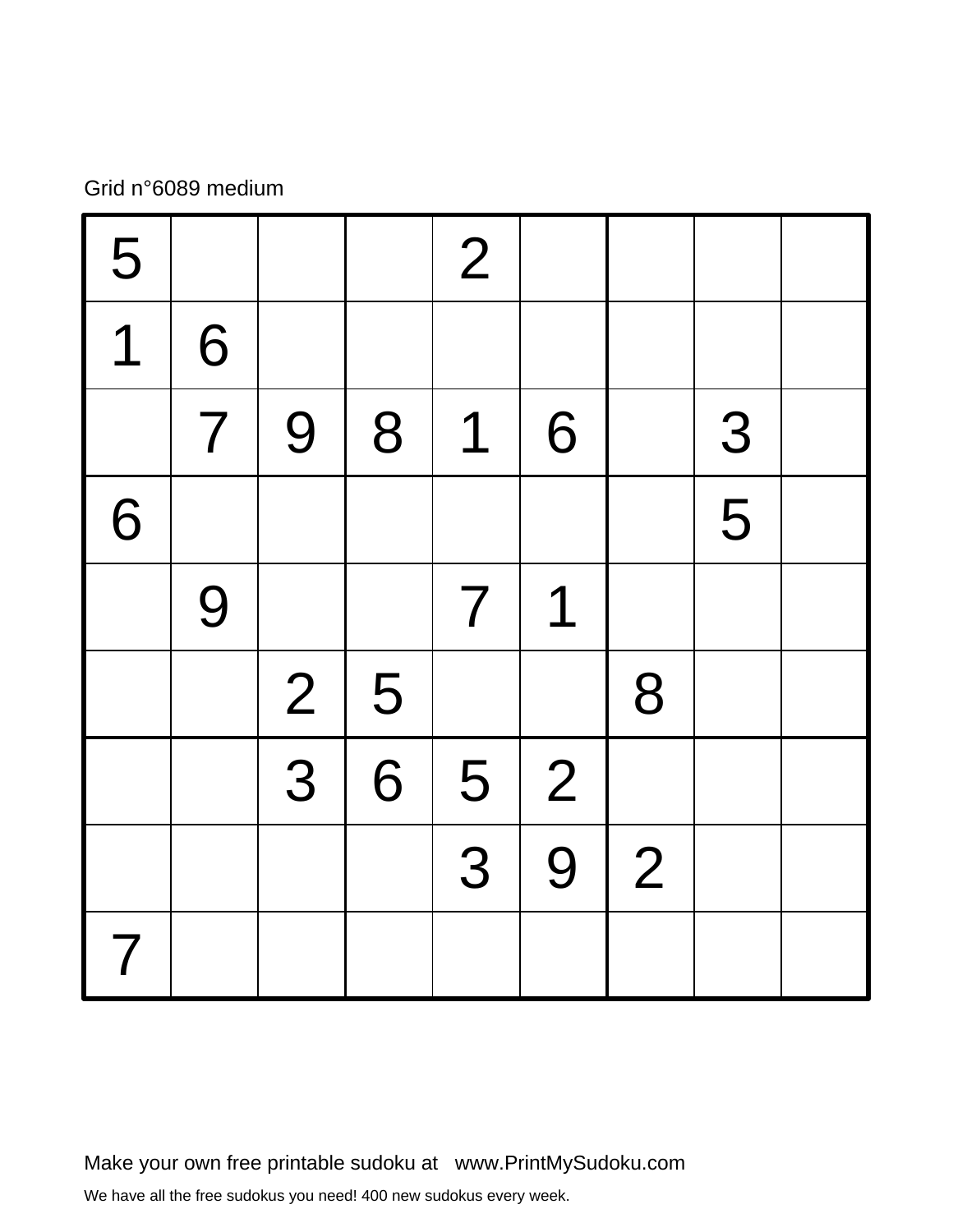## Grid n°708040985 medium

|   | 6              | 5 |                |                |   | 8 | 9              | 1              |
|---|----------------|---|----------------|----------------|---|---|----------------|----------------|
| 1 |                | 9 |                |                |   |   |                | 5              |
|   |                |   |                | $\overline{7}$ | 8 |   | 3              |                |
|   | 1              | 8 |                |                |   |   | $\overline{6}$ |                |
| 6 |                |   |                |                |   |   |                |                |
|   | 3              | 6 | $\overline{2}$ |                |   |   |                |                |
|   | 8              |   |                | 1              |   |   | 5              | $\overline{2}$ |
|   | $\overline{7}$ |   |                |                |   | 3 |                |                |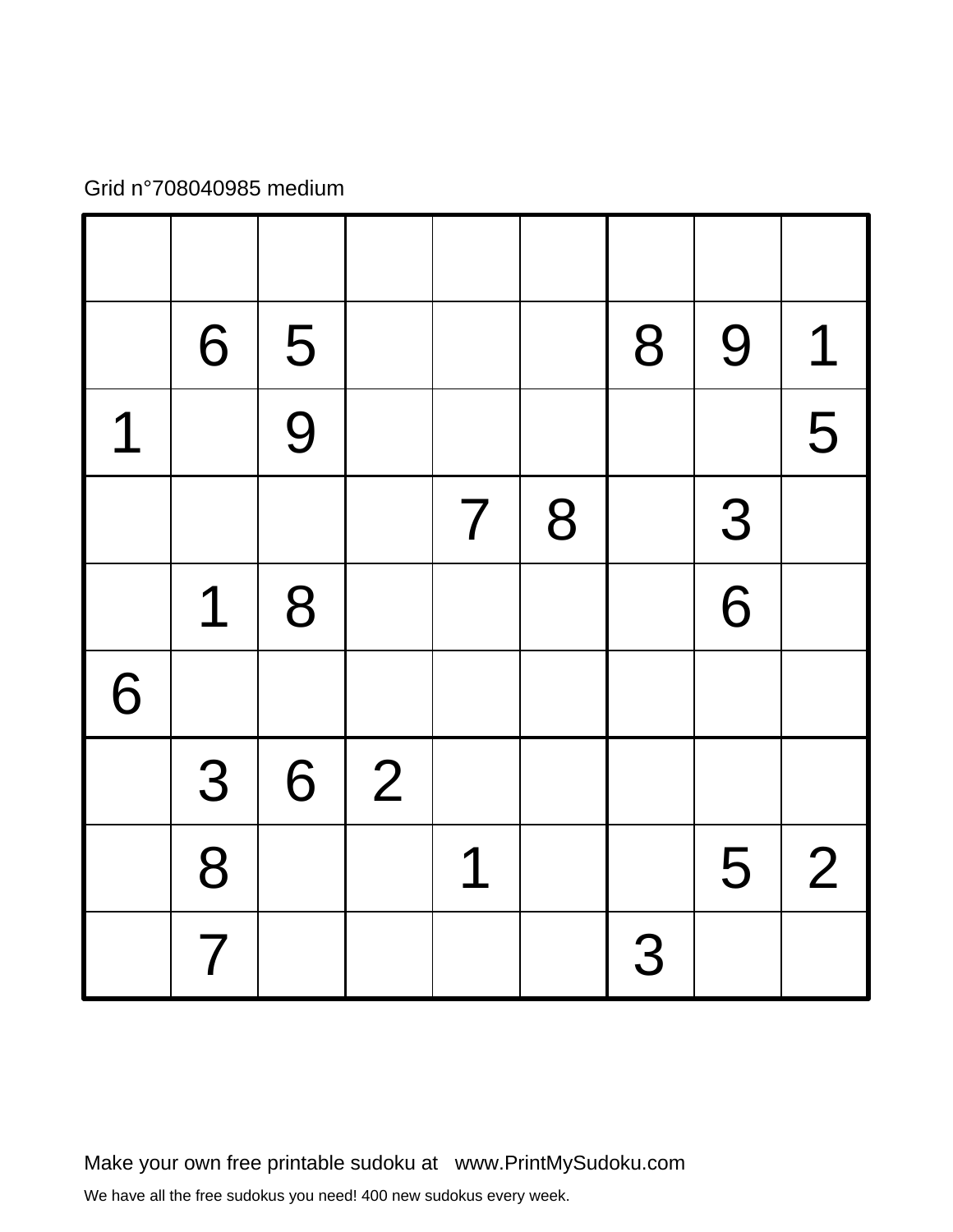#### Grid n°35985 medium

|                |                |                |   |   | 3              |                | $\overline{4}$ |                |
|----------------|----------------|----------------|---|---|----------------|----------------|----------------|----------------|
| $\overline{7}$ |                |                | 9 |   |                | 8              |                |                |
|                | $\overline{4}$ | 1              |   |   |                | $\overline{2}$ | 5              |                |
| 1              |                |                |   |   |                |                | 8              | $\overline{7}$ |
|                |                |                |   |   |                | 3              | $\overline{2}$ |                |
|                |                | $\overline{4}$ |   |   | 5              |                |                |                |
|                |                |                |   |   |                |                |                |                |
|                | 2              |                |   | 1 | $\overline{7}$ | 5              |                |                |
| $\frac{8}{9}$  | 1              | 5              |   |   |                |                |                |                |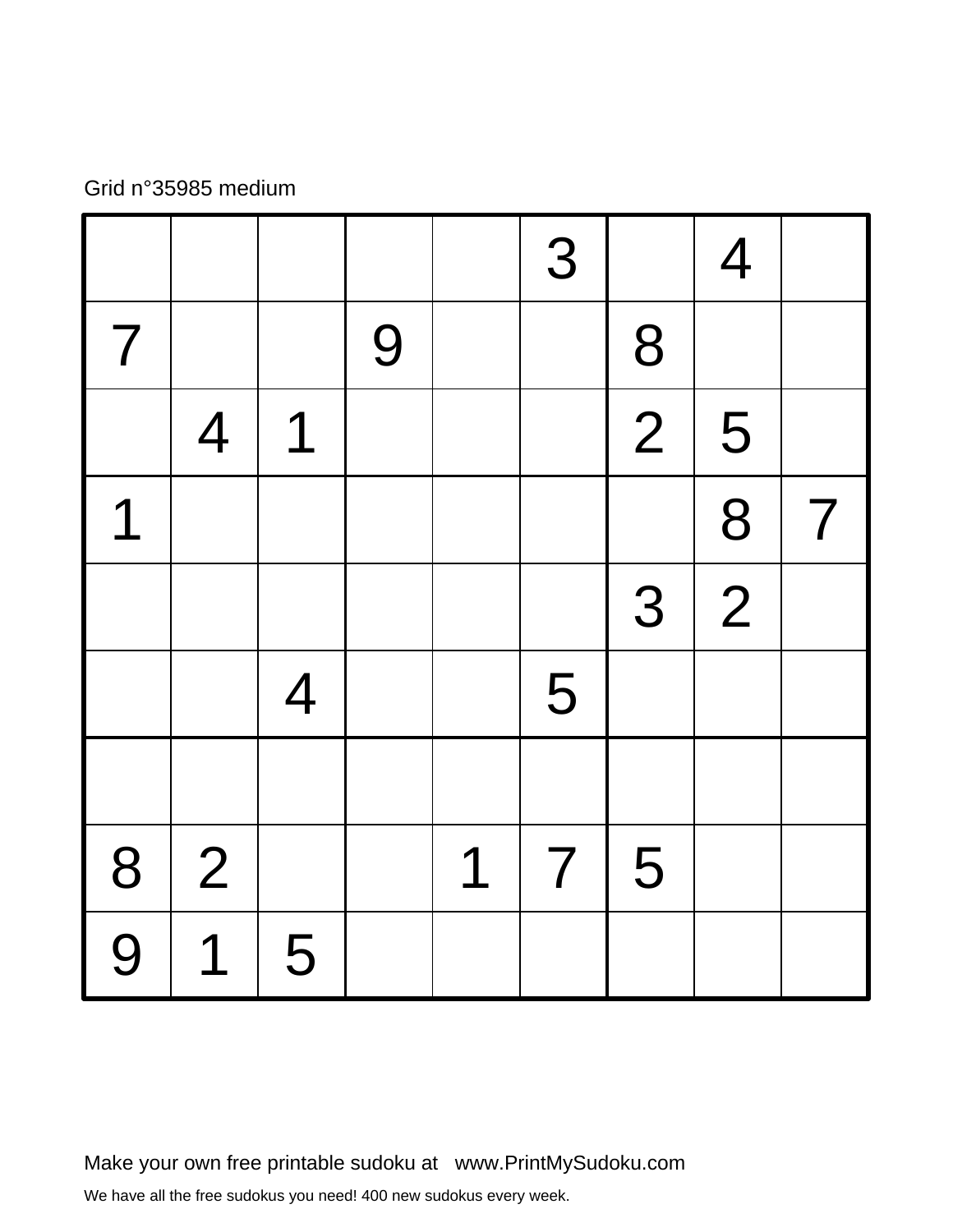#### Grid n°589582017 medium

|               |                |                |                | $\overline{7}$ |   |                |                |   |
|---------------|----------------|----------------|----------------|----------------|---|----------------|----------------|---|
|               | $\overline{4}$ |                | $\overline{2}$ |                |   |                |                |   |
|               | $\overline{2}$ |                | $\overline{5}$ |                | 8 | $\overline{4}$ |                |   |
|               | 9              |                |                |                |   | 5              |                |   |
|               |                |                |                | $\overline{4}$ |   |                |                |   |
| $\frac{3}{4}$ |                |                | $\overline{7}$ | 8              | 1 |                |                |   |
|               |                |                |                |                | 3 | 8              | $\overline{2}$ |   |
|               |                | $\overline{7}$ |                |                |   |                |                | 1 |
|               |                | 9              |                | 1              |   |                | 3              |   |